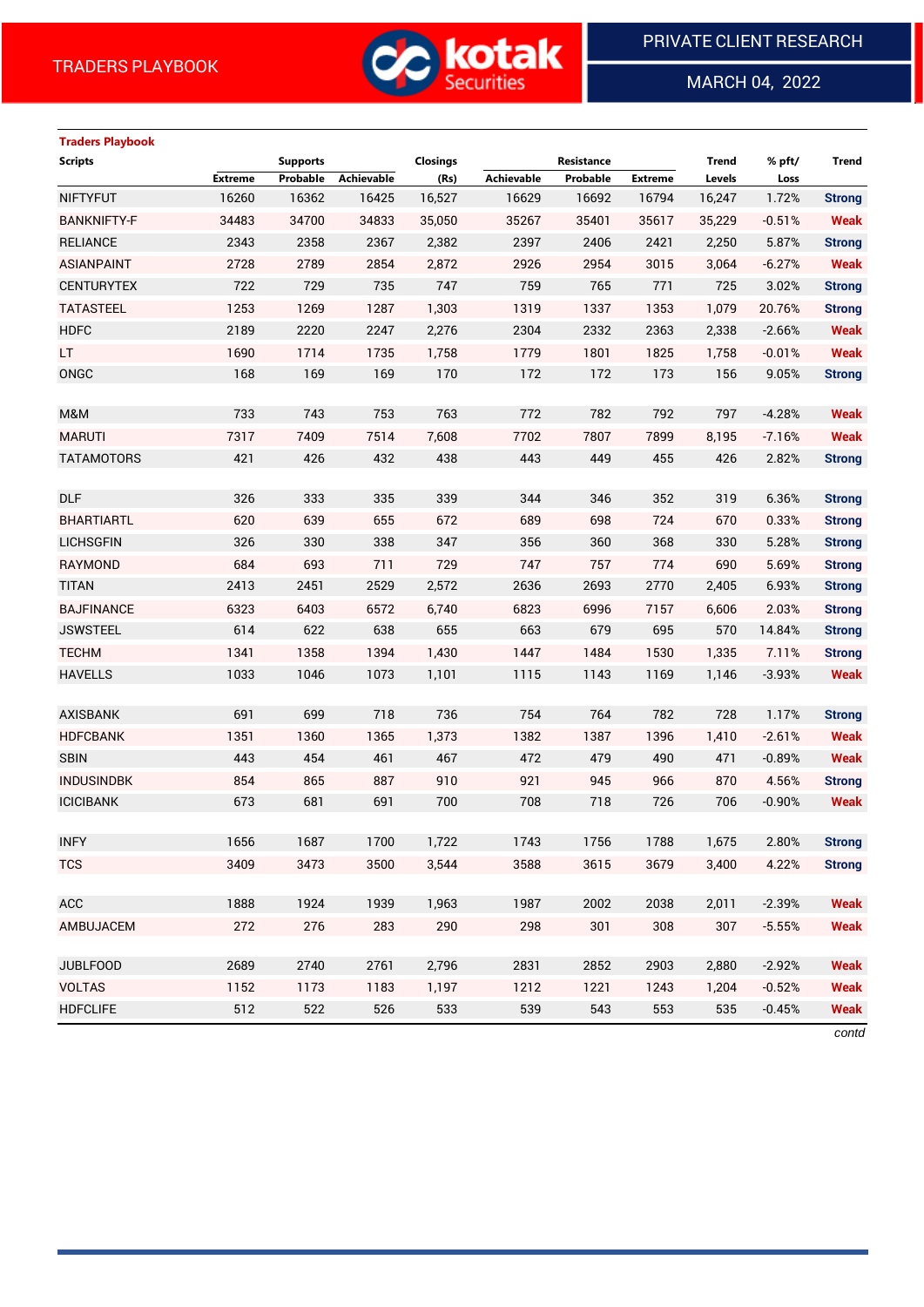### **Closing Pricess**

Closing price is that price at which a scrip closes on the previous day. Traders can start their intraday trade on this level. The stock or index should sustain above or below the closing price else you should exit the trade. Ideally, half a percent should be the stop loss above or below the closing price to enter the trade.

## **Trend**

Trend is the level at which the tendency of Indices and Stocks can be identified. For best results, you can use the 'Trend Remarks' to trade. A 'Weak' trend means that traders can trade with a negative bias. If the trend is 'Strong', you can trade long with a positive bias. Base price should be the closing price.

### **Achievable (Supp/Resis)**

It is the price which can be achieved if the Index/Stock trades above or below the closing price. During normal course of trading, first levels are important as one can take profits around first resistance and supports levels.

## **Probable (Supp/Resis)**

It's a second resistance/support and can be achieved if stocks/indices are in trending mode. Events can lead stocks and indices to reach these levels.

#### **Extreme levels**

Sometimes, the stocks fall or rise to their average lowest or highest levels FOR THE DAY and that may act as an excellent contra buying or selling opportunity with a stop loss given in the table. This means buying around extreme support and selling around extreme resistance strictly with a given stop loss. For e.g. If the extreme support for Nifty is given at 5605, and in case the market comes down to similar levels, then you can initiate long positions with the given 'stop loss for long' in the column, say at 5585. If it breaks 5585 then the trader must exit the position. This is valid on both the sides.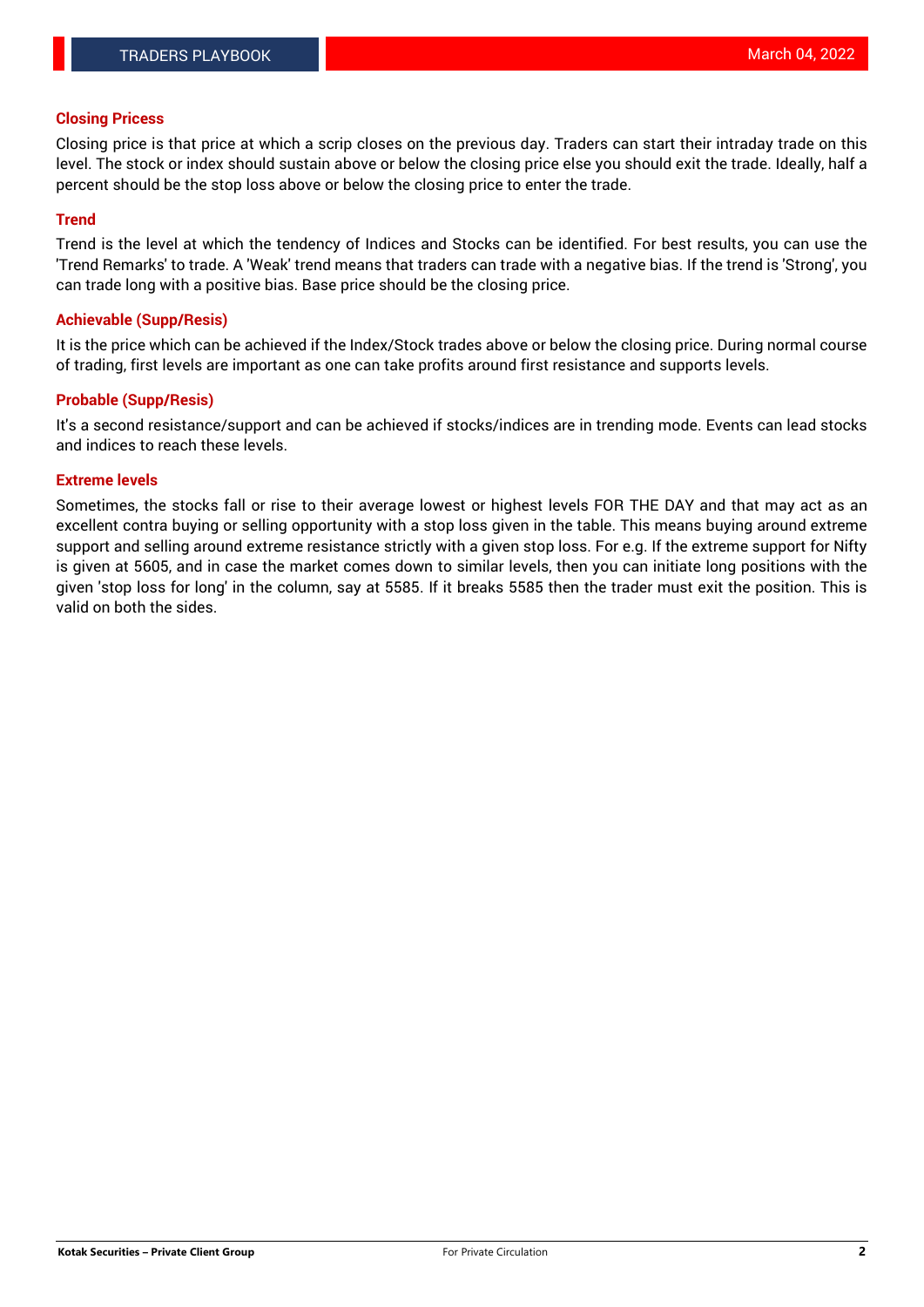## **RATING SCALE (PRIVATE CLIENT GROUP)**

| <b>BUY</b>             | $-$ | A condition that indicates a good time to buy a stock. The exact circumstances of the signal will be determined by the indicator that an<br>analyst is using.    |
|------------------------|-----|------------------------------------------------------------------------------------------------------------------------------------------------------------------|
| <b>SELL</b>            |     | - A condition that indicates a good time to sell a stock. The exact circumstances of the signal will be determined by the indicator that an<br>analyst is using. |
| <b>Stop Loss Order</b> |     | An instruction to the broker to buy or sell stock when it trades beyond a specified price. They serve to either protect your profits or<br>limit your losses.    |

#### **FUNDAMENTAL RESEARCH TEAM (PRIVATE CLIENT GROUP)**

**Shrikant Chouhan Arun Agarwal Amit Agarwal, CFA Hemali Dhame** Head of Research Auto & Auto Ancillary Transportation, Paints, FMCG Banking & Finance shrikant.chouhan@kotak.com arun.agarwal@kotak.com agarwal.amit@kotak.com Hemali.Dhame@kotak.com

**Jatin Damania Purvi Shah Rini Mehta K. Kathirvelu** Metals & Mining, Midcap **Pharmaceuticals** Research Associate Support Executive jatin.damania@kotak.com [purvi.shah@kotak.com](mailto:purvi.shah@kotak.com) rini.mehta@kotak.com [k.kathirvelu@kotak.com](mailto:k.kathirvelu@kotak.com)  $+91$  22 6218 6440  $+91$  22 6218 6432

**Sumit Pokharna Pankaj Kumar** sumit.pokharna@kotak.com pankajr.kumar@kotak.com +91 22 6218 6438 +91 22 6218 6434

Oil and Gas, Information Tech Construction, Capital Goods & Midcaps

+91 22 6218 5408 +91 22 6218 6443 +91 22 6218 6439 +91 22 6218 6433

**TECHNICAL RESEARCH TEAM (PRIVATE CLIENT GROUP)**

[shrikant.chouhan@kotak.com](mailto:shrikant.chouhan@kotak.com) [amol.athawale@kotak.com](mailto:amol.athawale@kotak.com) Research Associate +91 22 6218 5408 +91 20 6620 3350 [sayed.haider@kotak.com](mailto:sayed.haider@kotak.com)

**Shrikant Chouhan Amol Athawale Sayed Haider**

+91 22 62185498

# **DERIVATIVES RESEARCH TEAM (PRIVATE CLIENT GROUP)**

 $+91$  22 6218 5497

**Sahaj Agrawal Prashanth Lalu Prasenjit Biswas, CMT, CFTe** [sahaj.agrawal@kotak.com](mailto:sahaj.agrawal@kotak.com) [prashanth.lalu@kotak.com](mailto:prashanth.lalu@kotak.com) [prasenjit.biswas@kotak.com](mailto:prasenjit.biswas@kotak.com)